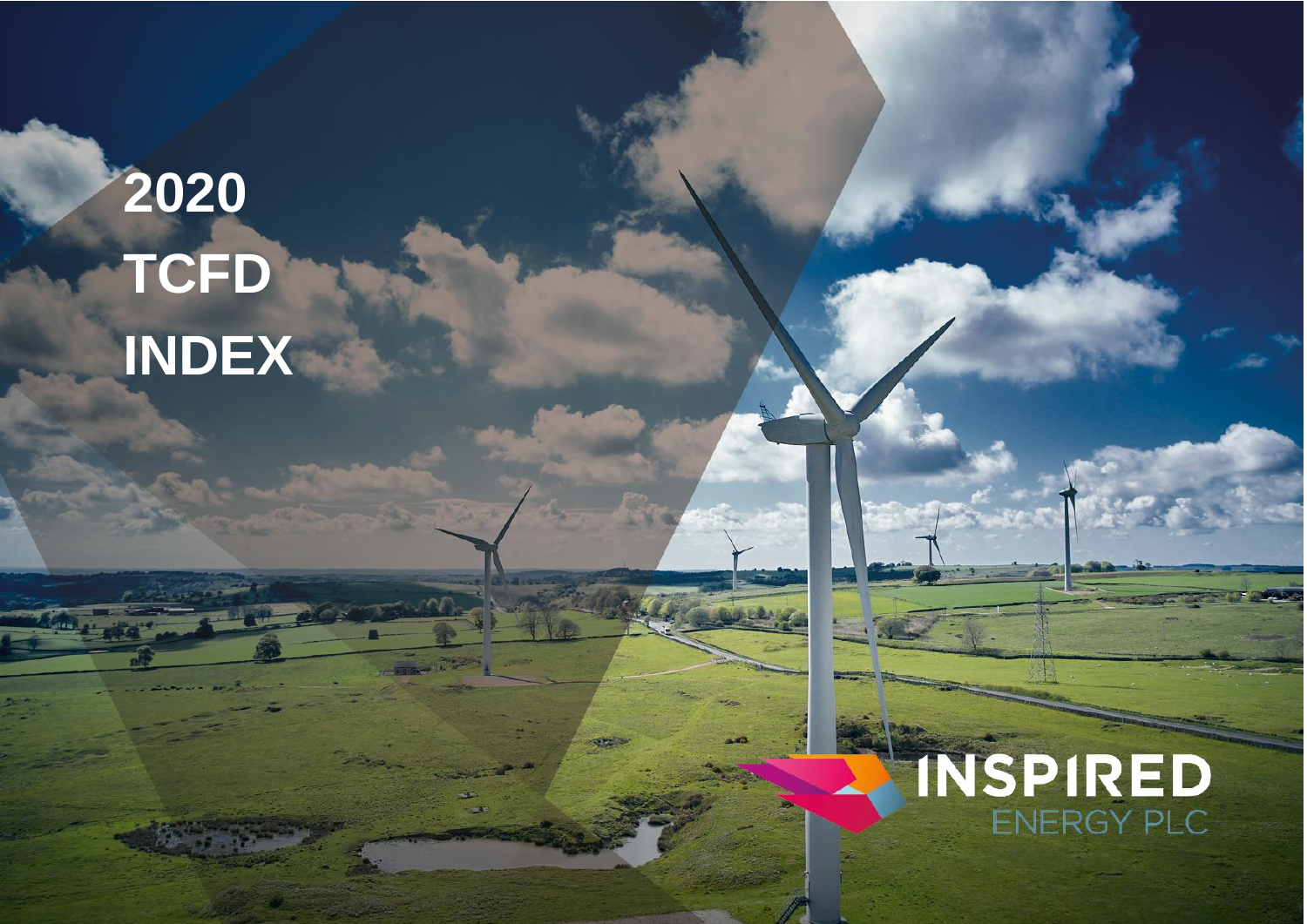## TCFD Index 2020

This has been a pivotal year for Inspired in terms of TCFD as we have published our first voluntary TCFD disclosure.

This index aims to make it simple to find all the relevant information aligned with the TCFD framework.

<span id="page-1-0"></span>

| <b>TCFD Disclosure</b> |                                                                                                    |                                                                                                                         | <b>Location of Disclosure</b>                                                                            |  |  |  |  |
|------------------------|----------------------------------------------------------------------------------------------------|-------------------------------------------------------------------------------------------------------------------------|----------------------------------------------------------------------------------------------------------|--|--|--|--|
|                        | Governance – Describe the organisation's governance around climate-related risks and opportunities |                                                                                                                         |                                                                                                          |  |  |  |  |
| a)                     | Describe the board's oversight of<br>climate-related risks and<br>opportunities                    | Process and frequency the board are informed.                                                                           | TCFD Report 2020, p.8: Governance Structure                                                              |  |  |  |  |
|                        |                                                                                                    | The influence on reviewing and guiding business<br>strategy, targets, and actions.                                      | TCFD Report 2020, p.6: Board Oversight                                                                   |  |  |  |  |
|                        |                                                                                                    | How does the board monitor and oversee progress<br>against climate-related goals?                                       | TCFD Report 2020, p.6: Board Oversight                                                                   |  |  |  |  |
| b)                     | Management's role in assessing and<br>managing climate-related risks and<br>opportunities.         | Responsibilities for reporting climate-related issues  TCFD Report 2020, p.6: Executive Responsibility<br>to the board. |                                                                                                          |  |  |  |  |
|                        |                                                                                                    | Description of organisation structure.                                                                                  | TCFD Report 2020, p.5: Our Divisions                                                                     |  |  |  |  |
|                        |                                                                                                    | Process of communicating climate-related issues to<br>management.                                                       | TCFD Report 2020, p.7: ESG Advisory Committee and<br><b>Employee ESG Committees</b>                      |  |  |  |  |
|                        |                                                                                                    | How management monitors climate-related<br>issues?                                                                      | TCFD Report 2020, p.7 Aligning incentives, ESG Advisory<br>Committee, Employee ESG Committees and SDGme. |  |  |  |  |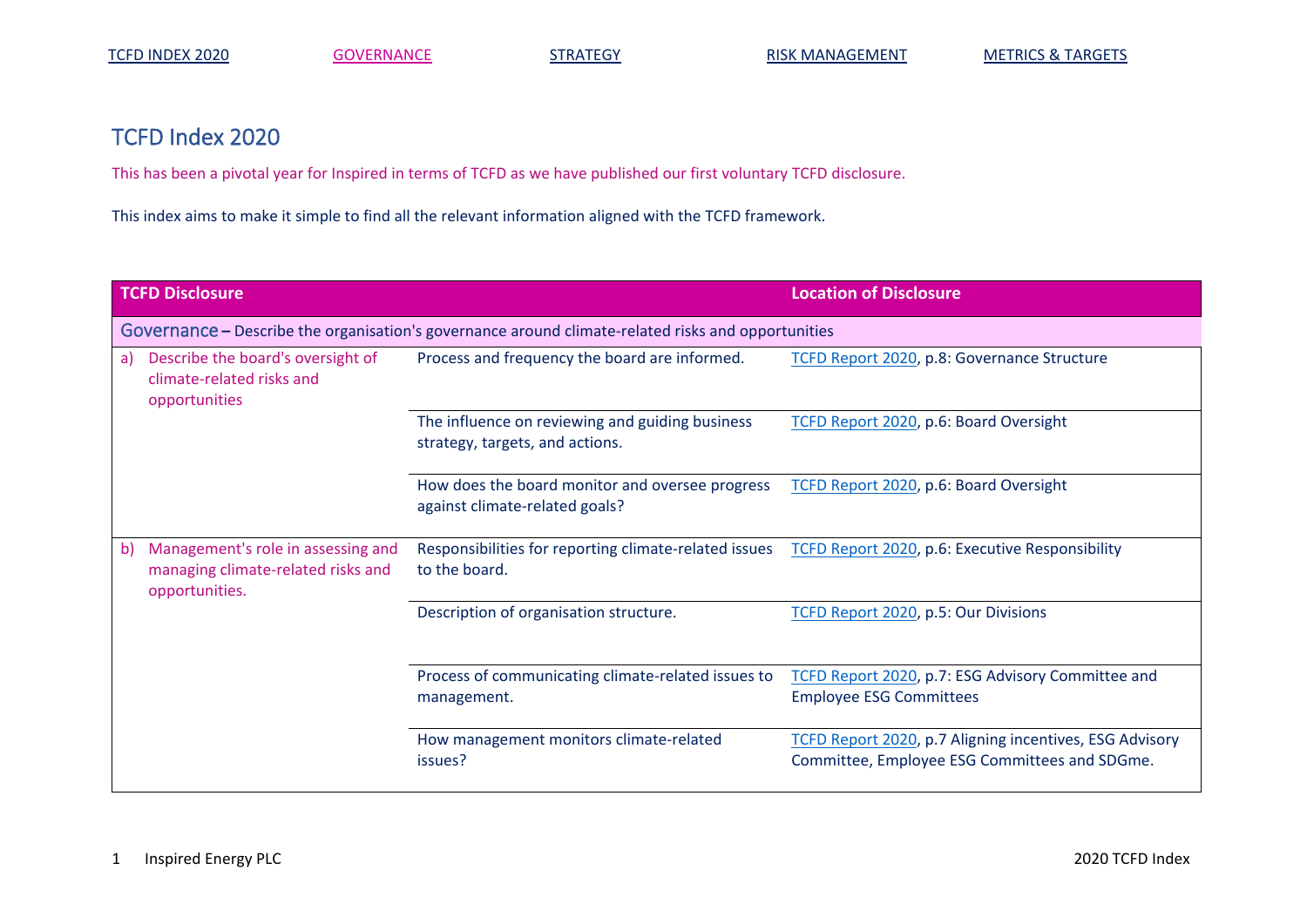<span id="page-2-0"></span>

| Strategy – Disclose the actual and potential impacts of climate-related risks and opportunities on the organisation's businesses, strategy, and financial<br>planning where such information is material. |                                                                                                                                      |                                                                                                                             |                                                                                                         |  |  |
|-----------------------------------------------------------------------------------------------------------------------------------------------------------------------------------------------------------|--------------------------------------------------------------------------------------------------------------------------------------|-----------------------------------------------------------------------------------------------------------------------------|---------------------------------------------------------------------------------------------------------|--|--|
| a)                                                                                                                                                                                                        | Describe the climate-related risks<br>and opportunities the organisation<br>has identified over the short,<br>medium, and long term. | Description of relevant time horizons.                                                                                      | TCFD Report 2020, p.10: Time Horizons                                                                   |  |  |
|                                                                                                                                                                                                           |                                                                                                                                      | Specific climate-related issues that could have a<br>material financial impact for each time horizon.                       | TCFD Report 2020, p.11-13: Climate Risk & Opportunity<br><b>Magnitude Table</b>                         |  |  |
|                                                                                                                                                                                                           |                                                                                                                                      | The process to determine material risks and<br>opportunities.                                                               | TCFD Report 2020, p.15-16: Our Results: Low Carbon<br><b>Scenario and Materiality Ranking</b>           |  |  |
| b)                                                                                                                                                                                                        | The impact of climate-related risks<br>and opportunities on the<br>organisations' business, strategy,<br>and financial planning.     | The impact on business, strategy, and financial<br>planning across operations.                                              | TCFD Report 2020, p.9: Business Categories                                                              |  |  |
|                                                                                                                                                                                                           |                                                                                                                                      | How climate-related issues input to the financial<br>planning process, timing, and prioritisation.                          | TCFD Report 2020, p.14: Our Results                                                                     |  |  |
|                                                                                                                                                                                                           |                                                                                                                                      | Describe the impact of climate-related issues on<br>financial performance and position.                                     | TCFD Report 2020, p.15-17: Our Results: Low Carbon<br>Scenario, Materiality Ranking and Our Findings    |  |  |
|                                                                                                                                                                                                           |                                                                                                                                      | How were scenarios used to inform strategy and<br>financial planning?                                                       | TCFD Report 2020, p.10: Climate Scenarios                                                               |  |  |
|                                                                                                                                                                                                           |                                                                                                                                      | Describe climate-related strategies for<br>transitioning to a low-carbon economy.                                           | TCFD Report 2020, p.17 & 20: Our Findings and<br>Addressing the Material Climate Risk and Opportunities |  |  |
| $\mathsf{C}$                                                                                                                                                                                              | The resilience of the organisation's<br>strategy, considering different<br>climate-related scenarios.                                | Describe the resilience of strategy considering a<br>2°C or lower scenario and a scenario with<br>increased physical risks. | TCFD Report 2020, p.14: Our Results                                                                     |  |  |
|                                                                                                                                                                                                           |                                                                                                                                      | Where and how the strategy will be impacted and<br>to what extent in terms of financial performance<br>and position.        | TCFD Report 2020, p.16-17: Materiality Ranking and Our<br><b>Findings</b>                               |  |  |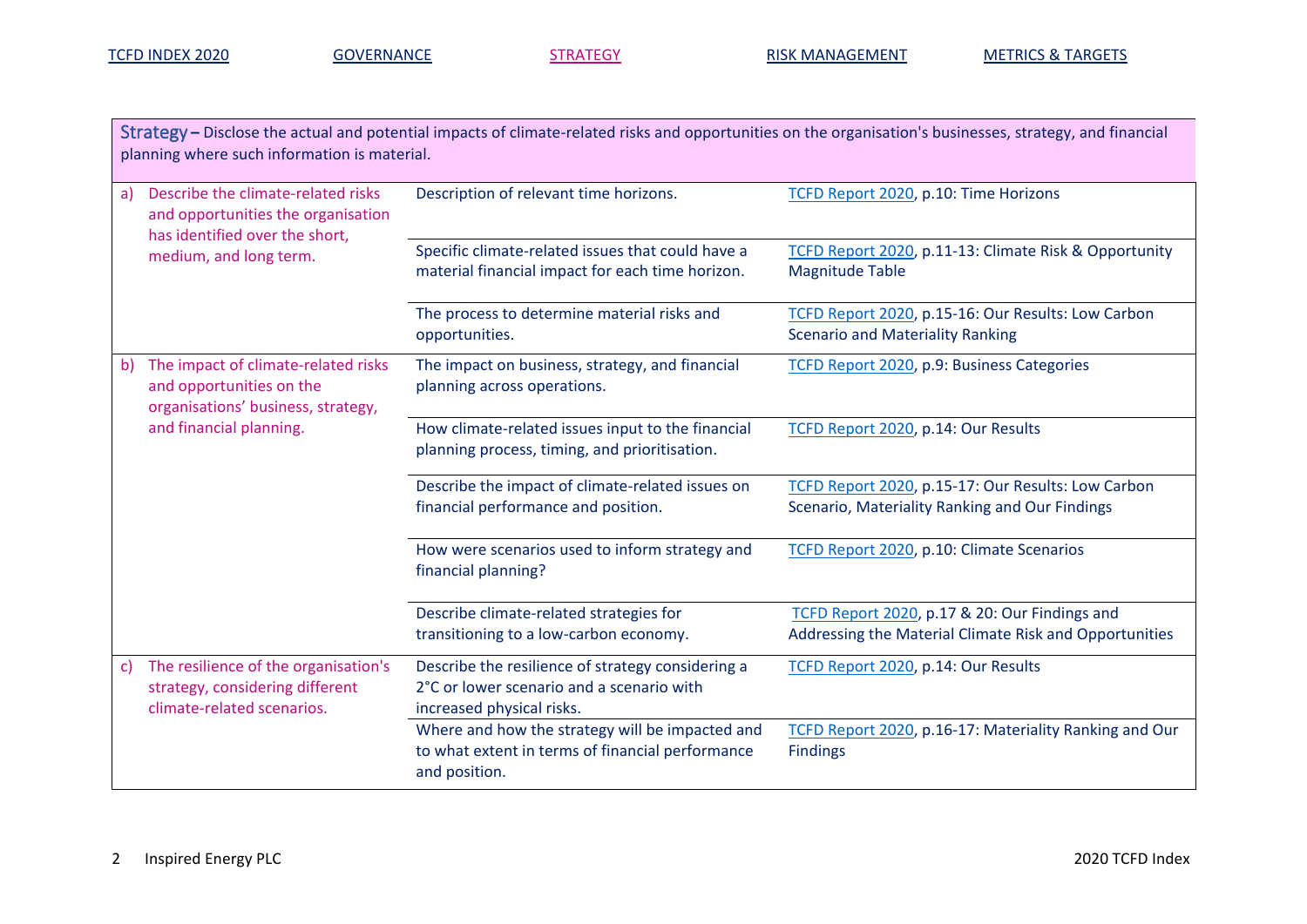TCFD INDEX 2020 [GOVERNANCE](#page-1-0) [STRATEGY](#page-2-0) STRATEGY [RISK MANAGEMENT](#page-3-0) METRICS [& TARGETS](#page-4-0)

<span id="page-3-0"></span>

| Risk Management – Disclose how the organisation identifies, assesses, and manages climate-related risks. |                                                                                                                                                                    |                                                                                          |                                                                                               |  |  |  |
|----------------------------------------------------------------------------------------------------------|--------------------------------------------------------------------------------------------------------------------------------------------------------------------|------------------------------------------------------------------------------------------|-----------------------------------------------------------------------------------------------|--|--|--|
| a)                                                                                                       | Process for identifying and<br>assessing climate-related risks.                                                                                                    | Describe the risk management process, including<br>how risk significance was determined. | TCFD Report 2020, p.18: Embedding Climate Issues into<br>our Risk Management                  |  |  |  |
|                                                                                                          |                                                                                                                                                                    | Existing and emerging regulatory requirements.                                           | TCFD Report 2020, p.25: Appendix 1: Climate Risk<br>Framework                                 |  |  |  |
|                                                                                                          |                                                                                                                                                                    | Process for assessing size and scope of identified<br>risks.                             | TCFD Report 2020, p.15-16: Our Results: Low Carbon<br><b>Scenario and Materiality Ranking</b> |  |  |  |
| b)                                                                                                       | Process for managing climate-<br>related risks.                                                                                                                    | How to make decisions to mitigate, transfer,<br>accept, or control risks.                | TCFD Report 2020, p.19: Appraising our Risk<br><b>Management Options</b>                      |  |  |  |
|                                                                                                          |                                                                                                                                                                    | Process for prioritising climate-related risks.                                          | TCFD Report 2020, p.18: Assessing our Risks &<br>Opportunities                                |  |  |  |
| C)                                                                                                       | How the process of identifying,<br>assessing, and managing climate-<br>related risks are integrated into the<br>organisation's overall risk<br>management process. |                                                                                          | TCFD Report 2020, p.19-20: Addressing Risks and<br>Opportunities                              |  |  |  |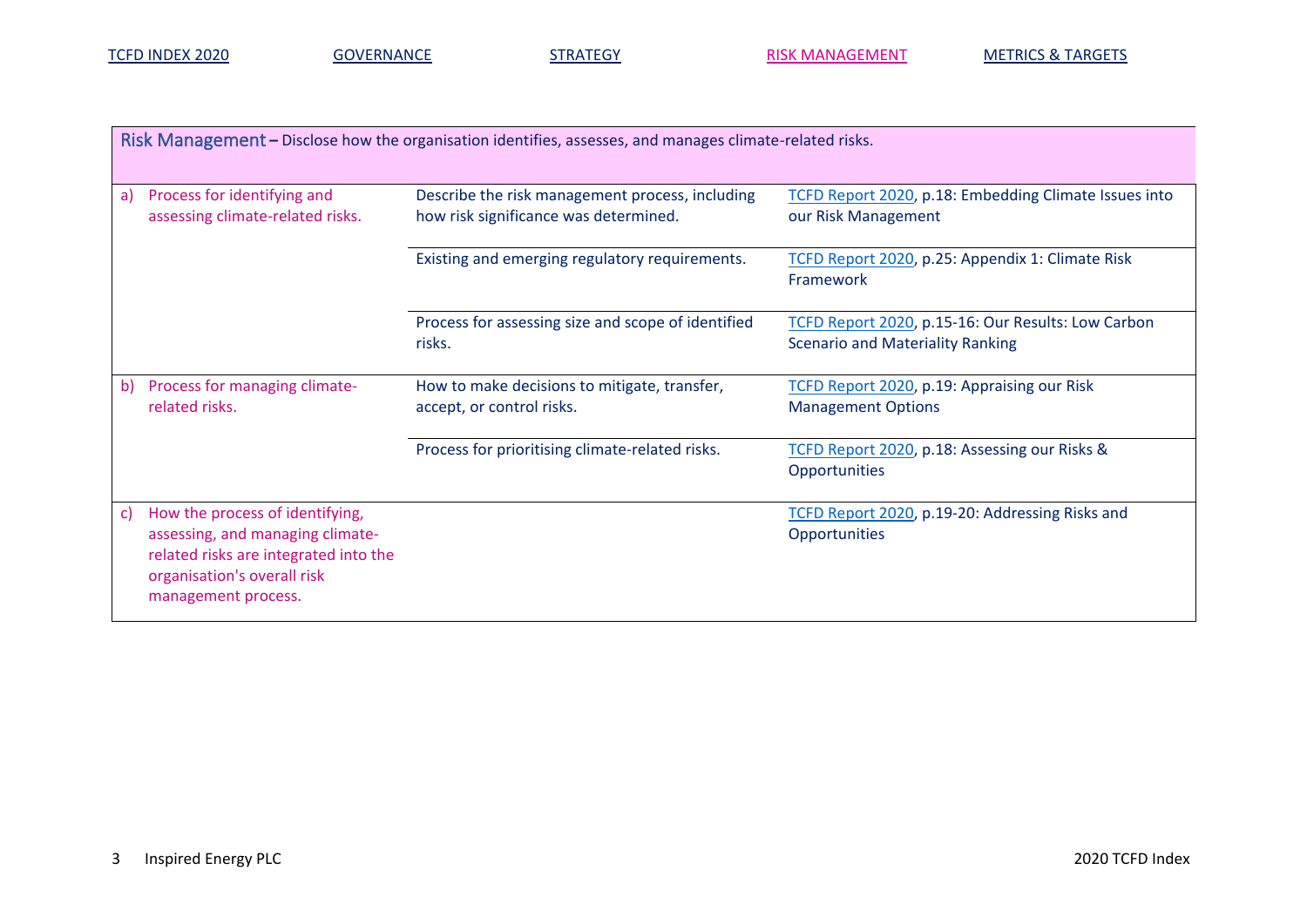<span id="page-4-0"></span>

| Metrics & Targets – Disclose the metrics and targets used to assess and manage relevant climate-related risks and opportunities where such<br>information is material. |                                                                         |                                                                                                                             |                                                                                                              |  |  |
|------------------------------------------------------------------------------------------------------------------------------------------------------------------------|-------------------------------------------------------------------------|-----------------------------------------------------------------------------------------------------------------------------|--------------------------------------------------------------------------------------------------------------|--|--|
| a)                                                                                                                                                                     | Metrics are used to assess climate-<br>related risks and opportunities. | Where climate-related issues are material describe<br>relevant remuneration policies.                                       | TCFD Report 2020, p.7: Aligning Incentives                                                                   |  |  |
|                                                                                                                                                                        |                                                                         | Internal carbon prices.                                                                                                     | TCFD Report 2020, p.25: Appendix 1: Climate Risk<br>Framework                                                |  |  |
|                                                                                                                                                                        |                                                                         | Climate-related opportunity metrics, e.g., revenue.                                                                         | TCFD Report 2020, p.14: Opportunity                                                                          |  |  |
|                                                                                                                                                                        |                                                                         | Methodologies used to calculate or estimate<br>climate-related metrics.                                                     | TCFD Report 2020, p.21: Measuring & Managing our<br>Climate Impact                                           |  |  |
| b)                                                                                                                                                                     | Scope 1, 2 and 3 emissions and<br>related risks                         | GHG emission data in-line with GHG protocol<br>methodology.                                                                 | TCFD Report 2020, p.21: Our Greenhouse Gas Emissions                                                         |  |  |
|                                                                                                                                                                        |                                                                         | Historical data provided to allow for trend analysis.                                                                       | <b>SECR</b> disclosure,                                                                                      |  |  |
| $\mathsf{C}$                                                                                                                                                           | Describe targets used to manage<br>performance                          | Describe whether the target is absolute or<br>intensity-based, time frames, base year, and KPIs<br>used to assess progress. | TCFD Report 2020, p.21-23: Measuring & Managing our<br>Climate Impact and Our Climate-Related KPIs & Targets |  |  |
|                                                                                                                                                                        |                                                                         | If setting medium- or long-term targets outline<br>interim targets.                                                         | TCFD Report 2020, p.23: Climate-related KPIs                                                                 |  |  |